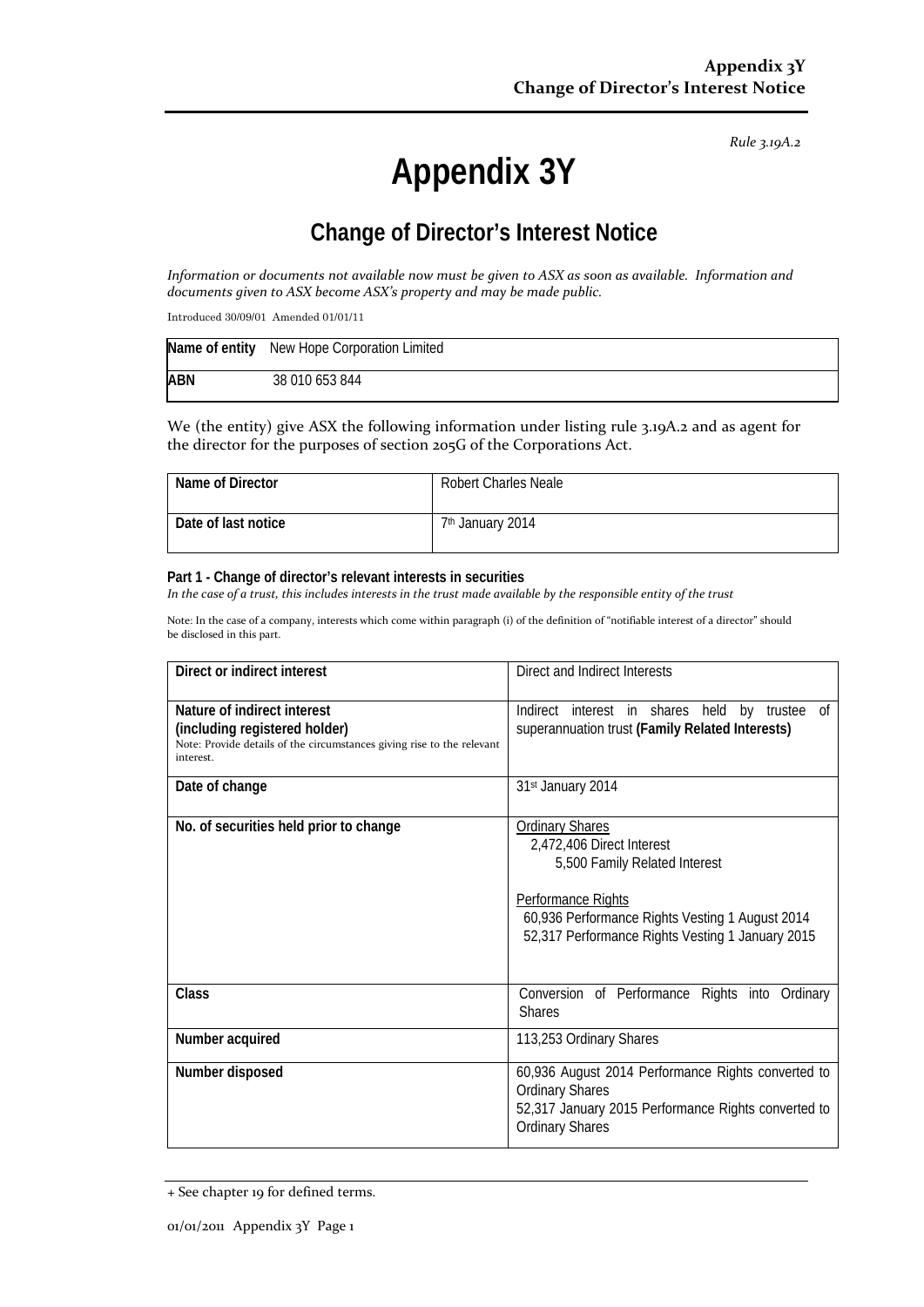| Value/Consideration<br>Note: If consideration is non-cash, provide details and estimated<br>valuation                                                                      | Nil                                                                                                                                      |
|----------------------------------------------------------------------------------------------------------------------------------------------------------------------------|------------------------------------------------------------------------------------------------------------------------------------------|
| No. of securities held after change                                                                                                                                        | <b>Ordinary Shares</b><br>2,585,659 Direct Interest<br>5,500 Family Related Interest                                                     |
| Nature of change<br>Example: on-market trade, off-market trade, exercise of options,<br>issue of securities under dividend reinvestment plan, participation in<br>buy-back | Acquisition of Ordinary Shares following the vesting of<br>Performance Rights issued under the Employee<br>Performance Rights Share Plan |

### **Part 2 – Change of director's interests in contracts**

Note: In the case of a company, interests which come within paragraph (ii) of the definition of "notifiable interest of a director" should be disclosed in this part.

| Detail of contract                                                                                                                                                          | None           |
|-----------------------------------------------------------------------------------------------------------------------------------------------------------------------------|----------------|
| Nature of interest                                                                                                                                                          | Not applicable |
| Name of registered holder<br>(if issued securities)                                                                                                                         | Not applicable |
| Date of change                                                                                                                                                              | Not applicable |
| No. and class of securities to which<br>interest related prior to change<br>Note: Details are only required for a contract in<br>relation to which the interest has changed | Not applicable |
| Interest acquired                                                                                                                                                           | <b>None</b>    |
| Interest disposed                                                                                                                                                           | <b>None</b>    |
| <b>Value/Consideration</b><br>Note: If consideration is non-cash, provide details<br>and an estimated valuation                                                             | Not applicable |
| Interest after change                                                                                                                                                       | <b>None</b>    |

<sup>+</sup> See chapter 19 for defined terms.